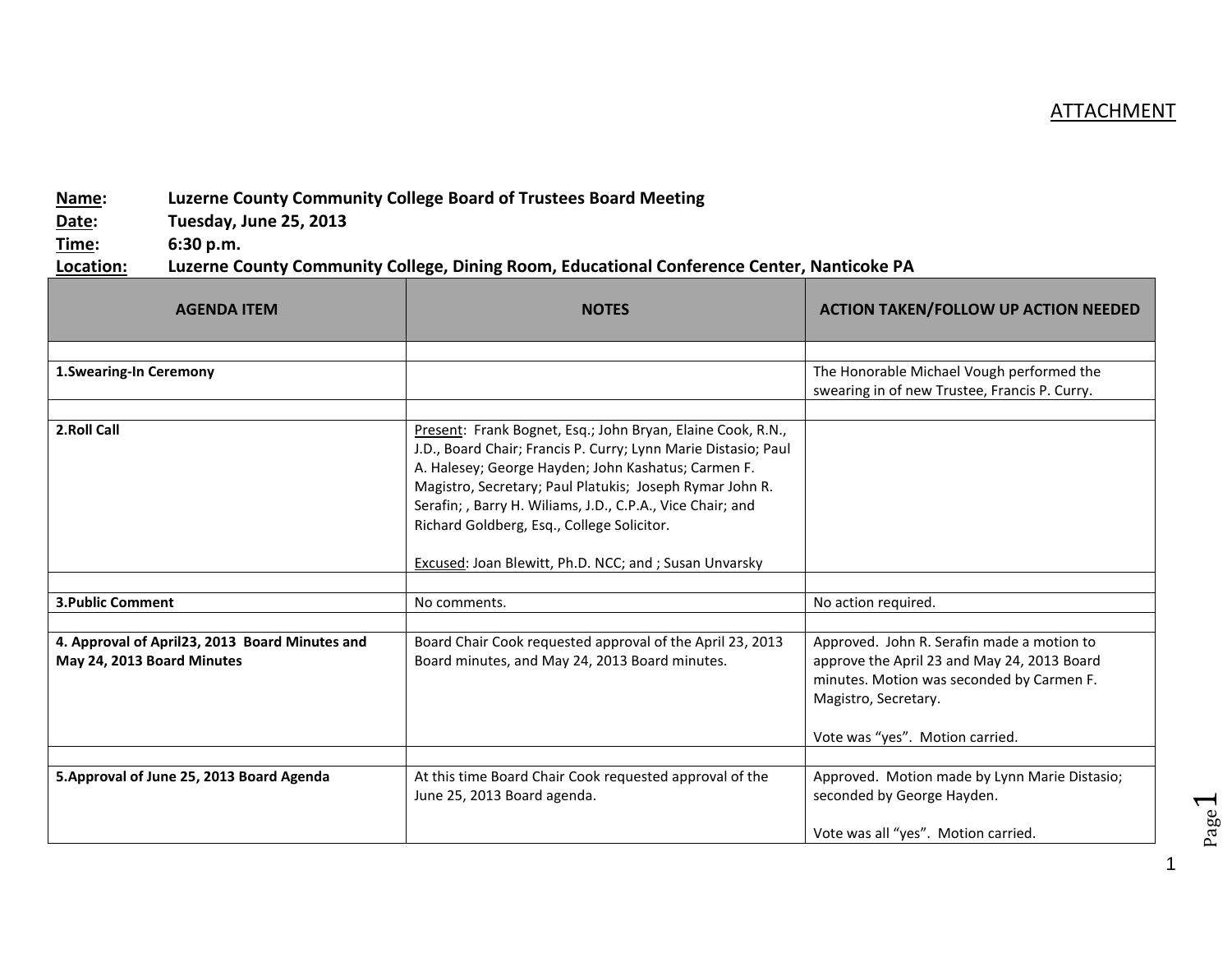| President Leary stated Denee Nichols, Student<br>Representative to the Board of<br>Trustees, has completed her term on the Board. The<br>President will appoint a new student representative prior to<br>the start of the Fall semester.<br>President Leary reported the College's Health Science<br>Center received the 2013 Greater Wilkes Barre Chamber of<br>Commerce Pride of Place award for Environmental |  |
|------------------------------------------------------------------------------------------------------------------------------------------------------------------------------------------------------------------------------------------------------------------------------------------------------------------------------------------------------------------------------------------------------------------|--|
| Enhancement. The award was presented to the College at<br>the Chamber's annual luncheon held on June 25, 2013.<br>This award recognizes organizations that have improved the<br>physical environment of the Greater Wilkes-Barre area.                                                                                                                                                                           |  |
| Luzerne County Community College was named one of the<br>Top 100 Associate Degree Producers for Communication,<br>Journalism, and Related Programs by Community College<br>Week. These programs are offered through the<br>Communication Arts Department at the College.                                                                                                                                         |  |
| LCCC hosted the third annual Relay For Life of South Valley<br>Saturday, June 1, through Sunday, June 2. A total of 94<br>individuals in 7 teams participated and raised \$13,877 for<br>the Cancer Society. The teams will continue to raise money<br>through the end of August.                                                                                                                                |  |
| The Continuing Education department is offering a host of<br>Summer Camps this year for children. The Broadcast Camp<br>and Rock Star Academy programs were held last week.<br>Four Lego Robotics Camps will be held, one this week and<br>three in July. Arts in the Afternoon and Computers for Kids<br>will both be held in July.                                                                             |  |
| At this time President Leary introduced the new Director of<br>the Public Safety Training Institute, Mark Hilpp. Mr. Hilpp<br>comes to LCCC with 13 years' experience as a police officer<br>and 19 years in the military. Mr. Hilpp previously taught as<br>an adjunct for the PSTI.                                                                                                                            |  |
|                                                                                                                                                                                                                                                                                                                                                                                                                  |  |

 $Page<sup>2</sup>$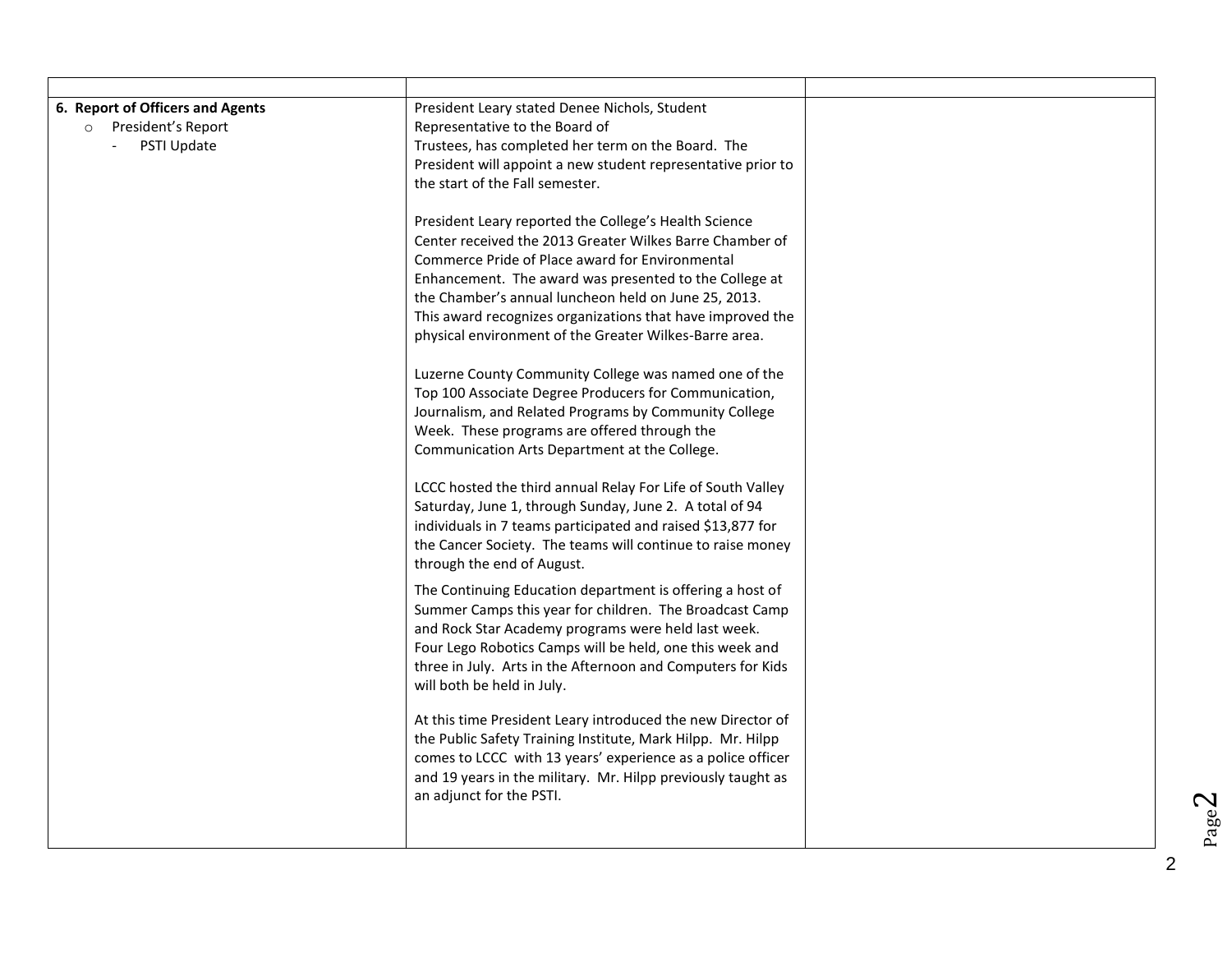| Treasurer's Report<br>$\circ$ | Joseph Gasper, Dean of Finance presented the Monthly          |  |
|-------------------------------|---------------------------------------------------------------|--|
|                               | Financial Report for the period ending April 30, 2013.        |  |
|                               |                                                               |  |
|                               | The Current Fund Income of \$34,923,000 is up 7.64% and       |  |
|                               | Expenses of \$29,439,000 are down 0.88%. Bookstore            |  |
|                               | Income is down \$267,000, a decrease of 6.88% and the         |  |
|                               | Expenses decreased \$170,000 or 5.13%. Food Service           |  |
|                               | Income is up \$30,000 or 9.20% and expenses decreased         |  |
|                               | \$12,000 or 3.38%. Plant Fund Income increased                |  |
|                               | \$192,000.00 (5.58%) and Expenditures have increased          |  |
|                               |                                                               |  |
|                               | \$4,000.                                                      |  |
|                               | Tuition Income increased \$1,382,000 over prior year or       |  |
|                               | 10.59%, due to the tuition increase. Contract Training, Con-  |  |
|                               | Ed and PSTI Truck Driving account for the 15.98% increase in  |  |
|                               | Seminar Income. Due to a decrease in enrollment and           |  |
|                               | locations RISE Income is down \$19,000. General Service       |  |
|                               | Fees increased 10.94% due to the \$1 increase and             |  |
|                               | Technology Fees are up \$288,000 due to the \$2.00 increase.  |  |
|                               | One additional monthly payment accounts for the increase      |  |
|                               | in Income from Luzerne County. Interest Income increased      |  |
|                               | \$19,000 this period due to the rate increase for the current |  |
|                               | fiscal year.                                                  |  |
|                               |                                                               |  |
|                               | Fringe benefits are down 2.07% mainly due to the Health       |  |
|                               | Care Costs. The 1.46% decrease in Salaries is attributable to |  |
|                               | a decrease in Administrative Salaries and Classified OT. The  |  |
|                               | increase in the ERI expense is due to an increase in the      |  |
|                               | number of eligible participants for the current year and the  |  |
|                               | payments made. Consultants/Contracted Services are            |  |
|                               | down due to the timing of payments and more centralized       |  |
|                               | control over Disability Services. Electric/Gas/Water          |  |
|                               | expenses are down mainly due to electrical usage. The         |  |
|                               | variances for the majority of the other expense listed are    |  |
|                               | attributable to the timing of the payments.                   |  |
|                               | Bookstore Report: Interest Income is up due to the Interest   |  |
|                               | Rate increase. Textbook sales are down 6.29% due to the       |  |
|                               | enrollment decline and on-line purchases. All Other Sales     |  |
|                               | Income is also down due to the enrollment decrease and a      |  |
|                               |                                                               |  |

3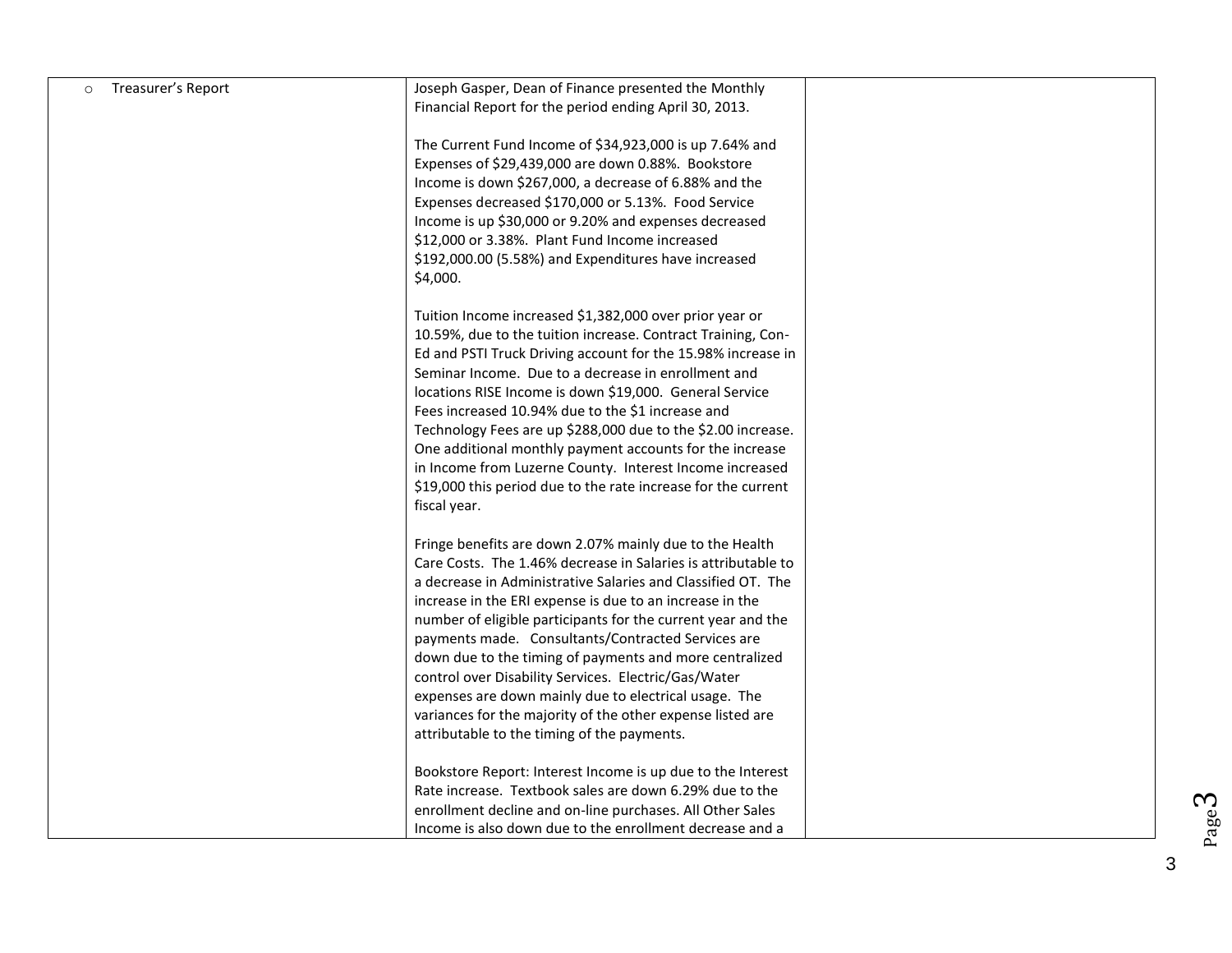|                                                                              | drop in sales. In the expense section, Other Purchases<br>decreased 17.21% due to decline in sales. The enrollment<br>decline and more on-line purchases account for decrease in<br>Textbook purchases.<br>Food Service: Food Sales are up \$14,000 due to price<br>increases and the increase in vending income is due to the<br>Pepsi "Sign On" bonus. As for expenses the increase in<br>Fringe Benefits is due to a change in the status of health<br>benefits for a staff member. The salaries are down due to<br>deferring of part-time hires until August and a vacancy.<br>Plant Fund: Capital fees are down 8.42% due to a decline in<br>the enrollment of non-sponsor students. The Comm. of PA<br>appropriation increase is attributable to the approval of<br>funding for the Health Science lease this fiscal year. Income |                                                                                             |
|------------------------------------------------------------------------------|-----------------------------------------------------------------------------------------------------------------------------------------------------------------------------------------------------------------------------------------------------------------------------------------------------------------------------------------------------------------------------------------------------------------------------------------------------------------------------------------------------------------------------------------------------------------------------------------------------------------------------------------------------------------------------------------------------------------------------------------------------------------------------------------------------------------------------------------|---------------------------------------------------------------------------------------------|
|                                                                              | for Luzerne County is up due to the timing of the payment.                                                                                                                                                                                                                                                                                                                                                                                                                                                                                                                                                                                                                                                                                                                                                                              |                                                                                             |
| <b>Foundation Report</b><br>$\circ$                                          | No report.                                                                                                                                                                                                                                                                                                                                                                                                                                                                                                                                                                                                                                                                                                                                                                                                                              |                                                                                             |
| 7. Executive Committee                                                       | 7A. Elaine Cook, R.N., J.D., Board Chair recommended the                                                                                                                                                                                                                                                                                                                                                                                                                                                                                                                                                                                                                                                                                                                                                                                | 7A. Approved. Motion made by Carmen F.                                                      |
| 7A. Ratification of Professor Emeritus 2013                                  | Luzerne County Community College Board of Trustees ratify<br>and reaffirm the title of Professor Emeritus be bestowed                                                                                                                                                                                                                                                                                                                                                                                                                                                                                                                                                                                                                                                                                                                   | Magistro; seconded by Paul Platukis.                                                        |
|                                                                              | upon Dr. Joanne Chipego.                                                                                                                                                                                                                                                                                                                                                                                                                                                                                                                                                                                                                                                                                                                                                                                                                | Vote was all "yes". Motion carried.                                                         |
| 8. Report/Action of the Academic Committee                                   | Paul Platukis, Committee Chair, presented the Academic                                                                                                                                                                                                                                                                                                                                                                                                                                                                                                                                                                                                                                                                                                                                                                                  |                                                                                             |
| 8A. Recommendation to approve Administrative                                 | Committee report.                                                                                                                                                                                                                                                                                                                                                                                                                                                                                                                                                                                                                                                                                                                                                                                                                       |                                                                                             |
| Policies:                                                                    | 8A. The Academic Committee recommends the Luzerne                                                                                                                                                                                                                                                                                                                                                                                                                                                                                                                                                                                                                                                                                                                                                                                       | 8 A-8B. Approved. Motion made by John R. Serafin                                            |
| -Student Classroom Conduct Policy                                            | County Community College Board of Trustees approves the                                                                                                                                                                                                                                                                                                                                                                                                                                                                                                                                                                                                                                                                                                                                                                                 | seconded by Lynn Marie Distasio to approve the<br>Student Classroom Conduct Policy, Student |
| -Student Withdrawal for Military Deployment or<br><b>Reassignment Policy</b> | administrative policies: Student Classroom Conduct Policy<br>-Student Withdrawal for Military Deployment or                                                                                                                                                                                                                                                                                                                                                                                                                                                                                                                                                                                                                                                                                                                             | Withdrawal for Military Deployment or                                                       |
|                                                                              | <b>Reassignment Policy</b>                                                                                                                                                                                                                                                                                                                                                                                                                                                                                                                                                                                                                                                                                                                                                                                                              | Reassignment Policy; and Program Additions,<br>Deletions and Modifications.                 |
| 8B. Program Additions, Deletions, and Modifications                          | 8B. The Academic Committee recommends the Luzerne                                                                                                                                                                                                                                                                                                                                                                                                                                                                                                                                                                                                                                                                                                                                                                                       |                                                                                             |
|                                                                              | County Community College Board of Trustees approves the<br>Program Additions, Deletions, and Modifications as                                                                                                                                                                                                                                                                                                                                                                                                                                                                                                                                                                                                                                                                                                                           | Vote was all "yes". Motion carried.                                                         |
|                                                                              | presented.                                                                                                                                                                                                                                                                                                                                                                                                                                                                                                                                                                                                                                                                                                                                                                                                                              |                                                                                             |
|                                                                              |                                                                                                                                                                                                                                                                                                                                                                                                                                                                                                                                                                                                                                                                                                                                                                                                                                         |                                                                                             |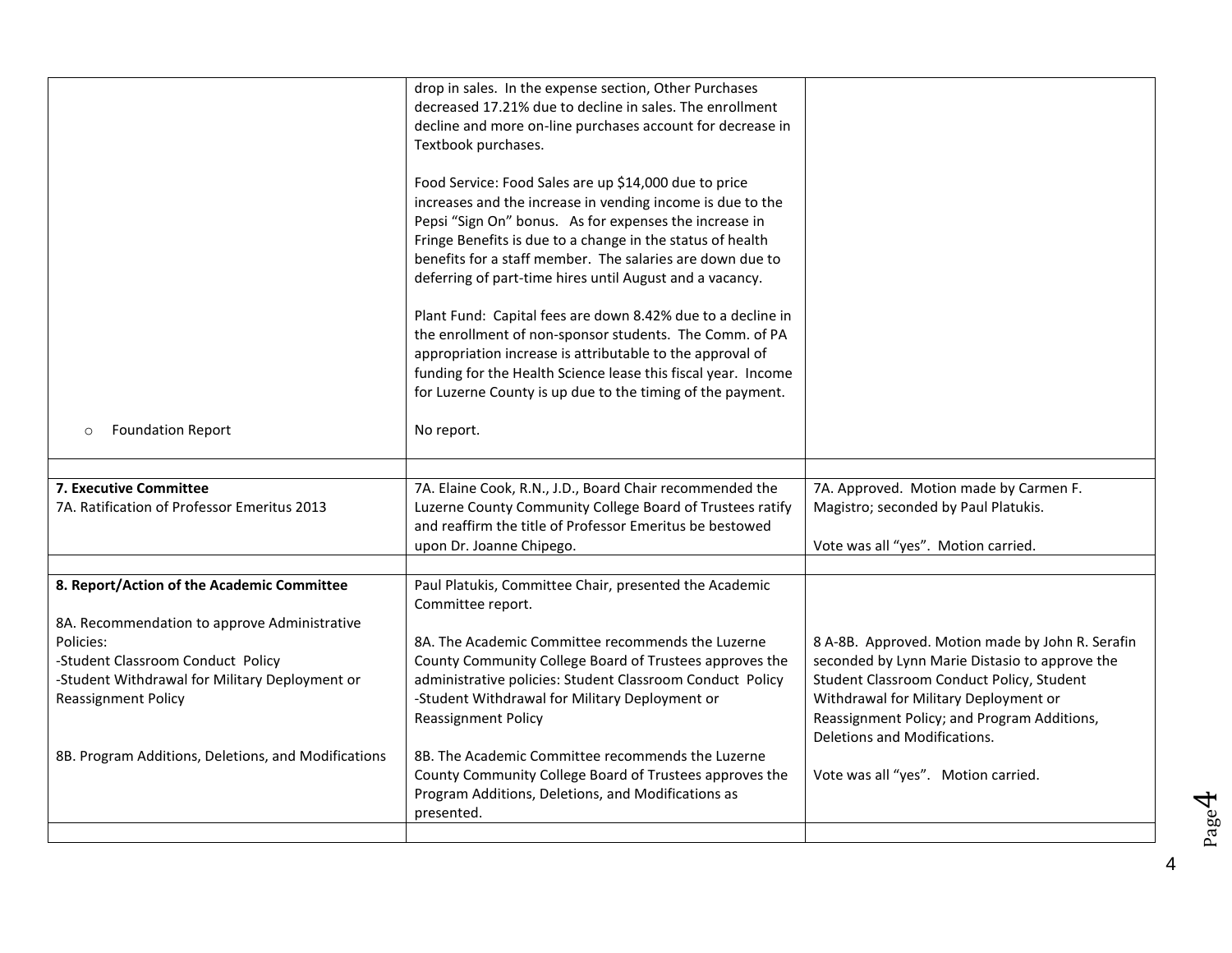| 9. Report/Action of the Finance Committee                                     | Barry H. Williams, J.D., C.P.A., Vice Chair and Chair of the                                                                                                                                                                      |                                                                                                                                     |
|-------------------------------------------------------------------------------|-----------------------------------------------------------------------------------------------------------------------------------------------------------------------------------------------------------------------------------|-------------------------------------------------------------------------------------------------------------------------------------|
|                                                                               | Finance Committee presented the following report.                                                                                                                                                                                 |                                                                                                                                     |
| 9A. Summary of Payments                                                       | 9A. Recommend the Luzerne County Community College<br>Board of Trustees approve the Summary of Payments.                                                                                                                          | 9A. Approved. Motion made by George F. Hayden;<br>seconded by John R. Serafin.                                                      |
|                                                                               |                                                                                                                                                                                                                                   | Vote was all thirteen (13) "yes"; and one (1) "no"<br>vote submitted by Elaine Cook, R.N., J.D., Board<br>Chair.                    |
|                                                                               |                                                                                                                                                                                                                                   | Motion carried.                                                                                                                     |
| 9B. RFP, Two (2) Technical Support and Computer<br><b>Support Consultants</b> | 9B. Recommend the Luzerne County Community College<br>Board of Trustees approve the proposal for two (2)<br>Audio/Video Technical Support and Apple/Macintosh                                                                     | 9B. Approved. Motion made George F. Hayden;<br>seconded by John Bryan.                                                              |
|                                                                               | Computer Support Consultants; David J. McSweyn at the<br>rate of \$15.00 per hour and Carl Budrecki at a rate of \$13.00<br>per hour for the contract period July 1, 2013 thru June 30,<br>2016.                                  | Vote was all "yes". Motion carried.                                                                                                 |
| 9C. Bid #426 - Fire Alarm Annual Systems<br>Inspection & Certification        | 9C Recommend the Luzerne County Community College<br>Board of Trustees approve the award of Bid #426 for Fire<br>Alarm Annual Systems Inspection and Certification to<br>Eastern Time Inc., in the amount of \$19,200.00.         | 9C. Approved. Motion made by Paul Platukis;<br>seconded by Francis P. Curry.<br>Vote was all "yes". Motion carried.                 |
| 9D. Bid #428 - Office Copier/Laser Printer Paper                              | 9D. Recommend the Luzerne County Community College<br>Board of Trustees approve the award of Bid #428 for Office<br>Copier/Laser Printer Paper to Contract Paper Group in the<br>amount of \$25,850.00.                           | 9D. Approved. Motion made by Carmen F.<br>Magistro, Board Secretary; seconded by John Bryan.<br>Vote was all "yes". Motion carried. |
| 9E. Approval of Business Management Advisory<br><b>Services</b>               | 9E.Recommend the Luzerne County Community College<br>Board of Trustees approve the third of three (3) years for<br>Business Management Advisory Services to be continued<br>with the Albert B. Melone Company. The annual fee for | 9E. Approved. Motion made by John R. Serafin;<br>seconded by John Kashatus.<br>Vote was all "yes". Motion carried.                  |
|                                                                               | each of the three (3) year commitment is \$73,900.                                                                                                                                                                                |                                                                                                                                     |
| 9F. Acceptance of Donation/Naming of Health<br><b>Science Center</b>          | 9F. Recommend the Luzerne County Community College<br>Board of Trustees accept the following donation and<br>approve the Resolution as presented:                                                                                 | 9F. Approved. Motion made by George F. Hayden;<br>seconded by Carmen F. Magistro, Board Secretary.                                  |
|                                                                               |                                                                                                                                                                                                                                   | Vote was all "yes". Motion carried.                                                                                                 |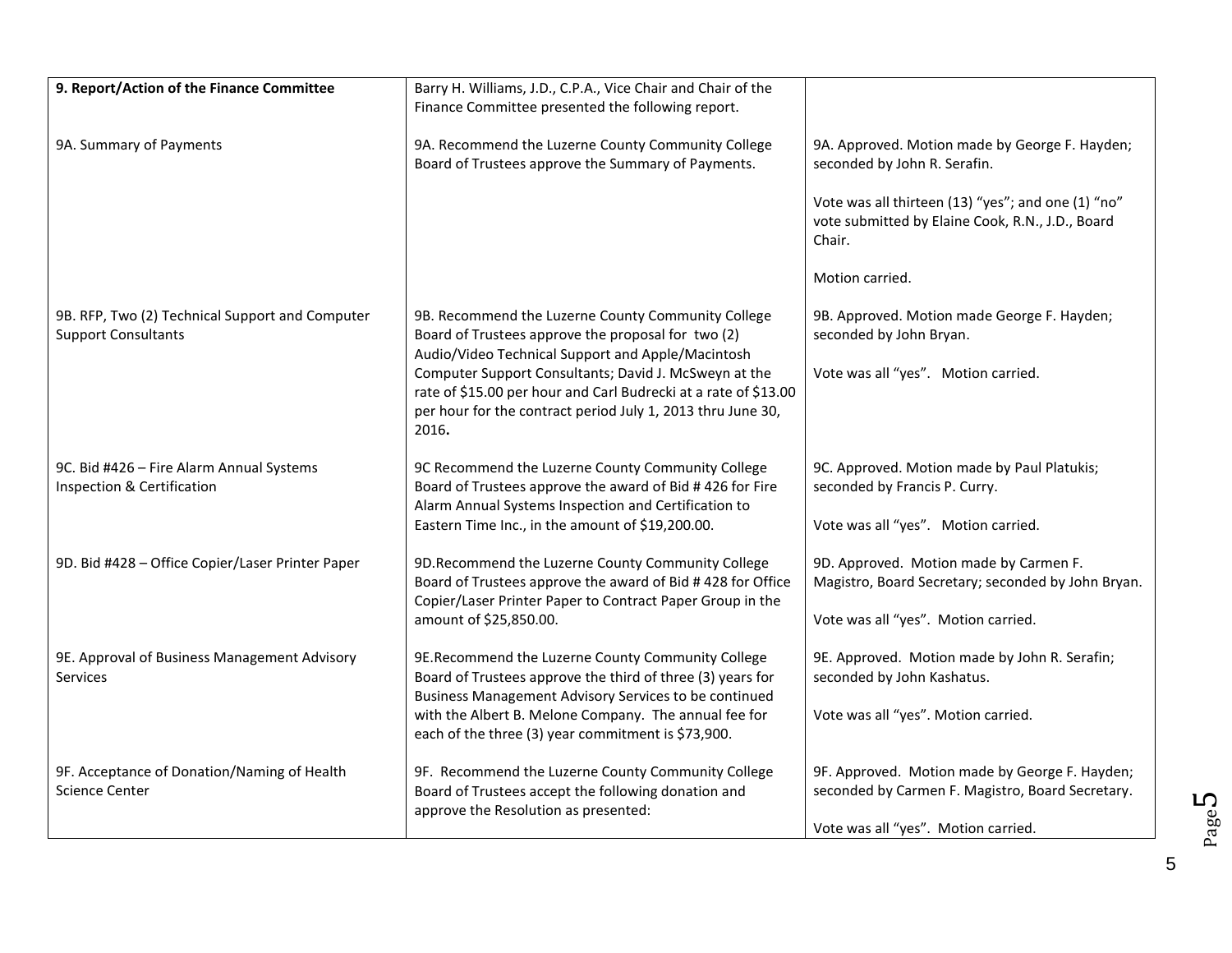|                                               | RESOLVED, that the Health Sciences Building located on East<br>Main Street, Nanticoke shall bear the name of "Francis S.<br>and Mary Gill Carrozza, R.N. Health Sciences Center" at<br>Luzerne County Community College.<br>FURTHER RESOLVED, that the nursing and health sciences<br>programs bear the name of Mary Gill Carrozza, R.N. School<br>of Nursing and Health Sciences".<br>FURTHER RESOLVED, that in consideration of the Gift,<br>Luzerne County Community College shall install appropriate<br>signage at the health sciences center within a reasonable<br>period of time in form and substance reasonably satisfactory<br>to Luzerne County Community College and the donor<br>evidencing the naming of the Center as set forth above.<br>At this time Committee Chair Williams presented items 1A-<br>11 which were presented for review during the Board of<br>Trustees Work Session. |                                                                                                                        |
|-----------------------------------------------|---------------------------------------------------------------------------------------------------------------------------------------------------------------------------------------------------------------------------------------------------------------------------------------------------------------------------------------------------------------------------------------------------------------------------------------------------------------------------------------------------------------------------------------------------------------------------------------------------------------------------------------------------------------------------------------------------------------------------------------------------------------------------------------------------------------------------------------------------------------------------------------------------------|------------------------------------------------------------------------------------------------------------------------|
| 11. Ratification of Matching Funds            | 11. Recommend the Luzerne County Community College<br>Board of Trustees ratify and reaffirm approval to accept and<br>match the additional \$86,640 from the Pennsylvania<br>Department of Education which will allow the College to<br>complete all deferred maintenance projects submitted to<br>the State for approval.                                                                                                                                                                                                                                                                                                                                                                                                                                                                                                                                                                              | 11. Approved. Motion made by George F. Hayden;<br>seconded by Francis P. Curry.<br>Vote was all "yes". Motion carried. |
| 1A. Bid #427 Computers and Technical Hardware | 1A. Recommend Luzerne County Community College Board<br>of Trustees approve the award of Bid #427 - Apple for B-<br>Apple Computers in the amount of \$53,426.00; Lightspeed<br>Technologies for C- Equipment & Services in the total<br>amount of \$139,289.75; CDWG for D-IBM Blade Center<br>Equipment & E-Miscellaneous Technology Hardware in the<br>total amount of \$46,050.80. For section A-Dell Equipment,<br>the College has rejected both bids and elected to purchase<br>the equipment directly from Dell under the COSTARS<br>contract in the total amount of \$135,537.22. The total<br>amount for sections A, B, C, D, & E is \$374,303.77.<br>Recommend Luzerne County Community College Board of                                                                                                                                                                                      | 1A. Approved. Motion made by John R. Serafin;<br>seconded by John Kashatus.<br>Vote was all "yes". Motion carried.     |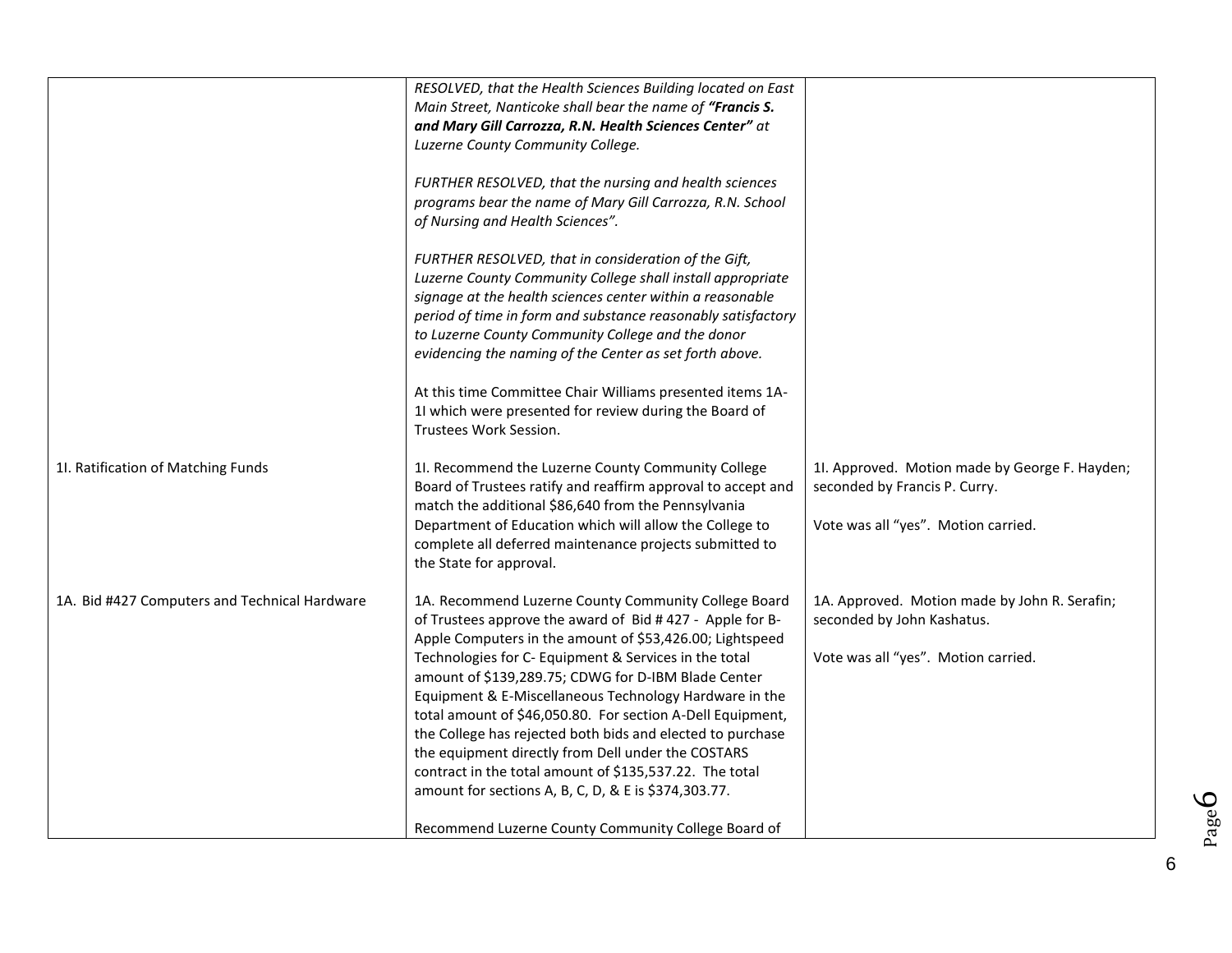|                                                                                    | Trustees approve the award of lease to the low leasing<br>company, University Lease.                                                                                                                                                                                                                                                      |                                                                                                                                                                                                                                                                                                                                                                                                                                      |
|------------------------------------------------------------------------------------|-------------------------------------------------------------------------------------------------------------------------------------------------------------------------------------------------------------------------------------------------------------------------------------------------------------------------------------------|--------------------------------------------------------------------------------------------------------------------------------------------------------------------------------------------------------------------------------------------------------------------------------------------------------------------------------------------------------------------------------------------------------------------------------------|
| 1B. Construction Change Order #3 for Campus<br>Buildings Renovations Project 2 & 9 | 1B. Recommend the Luzerne County Community College<br>Board of Trustees approve Construction Change Order #3<br>for Campus Building Renovations project involving buildings<br>2 & 9 in an amount of \$10,000 credit from Yannuzzi, Inc.                                                                                                  | 1B. Approved. Motion made by George F. Hayden;<br>seconded by Carmen F. Magistro, Board Secretary.<br>On the question: George F. Hayden stated in the<br>future any construction change orders over \$5,000<br>include a detailed description of what that entails.<br>Vote was all "yes". Motion carried.                                                                                                                           |
| IC. C.D. Recommendation                                                            | 1C. Recommend the Luzerne County Community College<br>Board of Trustees approve the transfer of cash in the<br>amount of \$10 million from the College's Unrestricted, Plant<br>and/or Auxiliary Fund(s) into a 370 Day Certificate of<br>Deposit at First National Community Bank earning an<br>interest rate of .50% (50 basis points). | 1C. Approved. Motion made by Carmen F. Magistro,<br>Board Secretary; seconded by Lynn Marie Distasio.<br>Vote was all "yes". Motion carried.                                                                                                                                                                                                                                                                                         |
| 1D. Building #14-Campus Center Chiller and Pump<br>Replacement                     | 1D. Recommend the Luzerne County Community College<br>Board of Trustees approve the award of Building #14,<br>Campus Center Chiller and Pump Replacement to Yannuzzi,<br>Inc. in the amount of \$240,780.00.                                                                                                                              | 1D. Approved. Motion made by Paul Platukis;<br>seconded by Carmen F. Magistro, Board Secretary.<br>On the questions, George F. Hayden stated the low<br>bidder must comply with the specifications and that<br>they are the most responsible bidder and must<br>follow the specifications and manufacturer's<br>equipment.<br>Vote was twelve (12) "yes" and one (1) "no" vote<br>submitted by Frank Bognet, Esq.<br>Motion carried. |
| 1E. Buildings 2 & 3 Circuit Breaker Replacement                                    | 1E. Recommend the Luzerne County Community College<br>Board of Trustees approve the award of Buildings 2 & 3 -<br>Circuit Breaker Replacement to Apollo Group Inc. in the<br>amount of \$39,111.00.                                                                                                                                       | 1E. Approved. Motion made by John Bryan;<br>seconded by Lynn Marie Distasio.<br>Vote was all "yes". Motion carried.                                                                                                                                                                                                                                                                                                                  |

 $\blacktriangleright$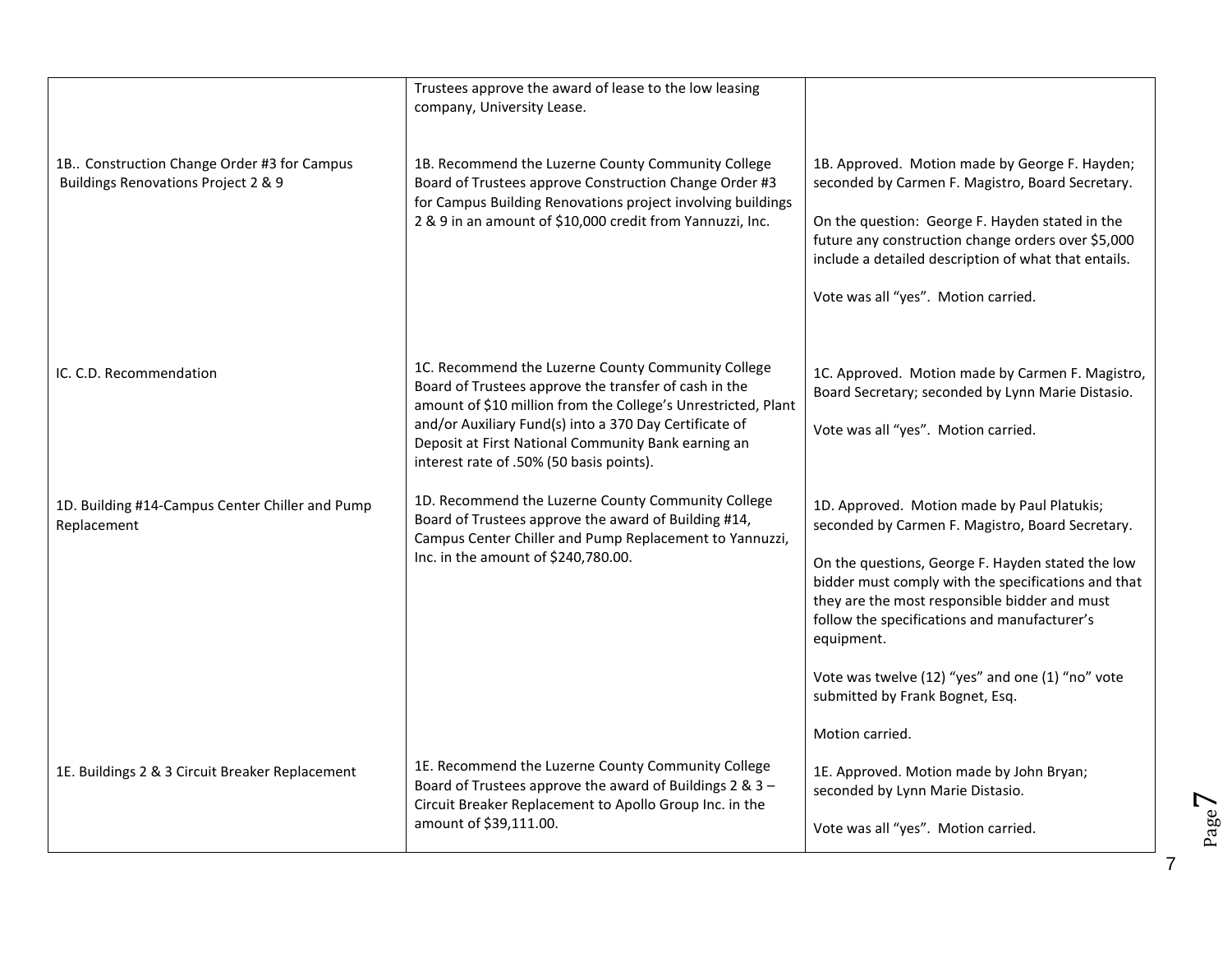| 1F. Buildings 4,8,10, 12 - Lighting Fixture Replacement                               | 1F. Recommend the Luzerne County Community College<br>Board of Trustees approve award of Buildings #4, #8, #10,                                                           | 1F. Approved. Motion made by John Kashatus;<br>seconded by Carmen F. Magistro, Board Secretary.                                                                    |
|---------------------------------------------------------------------------------------|---------------------------------------------------------------------------------------------------------------------------------------------------------------------------|--------------------------------------------------------------------------------------------------------------------------------------------------------------------|
|                                                                                       | and #12 - Lighting Fixture Replacement to Apollo Group,<br>Inc. in the amount of \$196,000.00.                                                                            | On the question, George F. Hayden stated the<br>College should verify whether there are any energy<br>rebates we can receive from PPL available to the<br>College. |
|                                                                                       |                                                                                                                                                                           | Vote was all "yes". Motion carried.                                                                                                                                |
| 1G. Bid #430 - Interior/Exterior Door Upgrade -<br>Buildings #5,#8, and Campus Center | 1G. Recommend the Luzerne County Community College<br>Board of Trustees approve award of Bid #430 for<br>Interior/Exterior Door Upgrade for Buildings #5, #8, and         | 1G. Approved. Motion made by John Kashatus;<br>seconded by John R. Serafin.                                                                                        |
|                                                                                       | Campus Center to Torbik Safe and Lock, Inc. in the amount<br>of \$82,855.00.                                                                                              | Vote was twelve (12) "yes". Carmen F. Magistro,<br>Board Secretary, abstained from voting.                                                                         |
|                                                                                       |                                                                                                                                                                           | Motion carried.                                                                                                                                                    |
| 1H. Bid #431, Building #8 Gymnasium Hot Water<br>Heater Replacement Project           | 1H. Recommend the Luzerne County Community College<br>Board of Trustees approve award of Building #8 Gymnasium<br>Hot Water Heater Replacement Project to O&M Multi Trade | 1H. Approved. Motion made by Francis P. Curry;<br>seconded by Carmen F. Magistro, Board Secretary.                                                                 |
|                                                                                       | Inc. in the amount of \$66,936.00.                                                                                                                                        | Vote was all "yes". Motion carried.                                                                                                                                |
| 10. Report/Action of the Human Resources                                              | Paul Halesey, Committee Chair, presented the Human                                                                                                                        |                                                                                                                                                                    |
| <b>Committee</b>                                                                      | Resources Committee report.                                                                                                                                               |                                                                                                                                                                    |
| 9A. Slate of Officers                                                                 | 9A. Committee Chair Halesey opened the floor for<br>nomination of Board Chair, Vice Chair, and Board Secretary.                                                           | 9A. Approved. Motion made by George F. Hayden;<br>to nominate Barry H. Williams, J.D., C.P.A. as Board<br>Chair. Motion was seconded by Paul Platukis.             |
|                                                                                       | At this time Committee Chair Halesey expressed his thanks                                                                                                                 |                                                                                                                                                                    |
|                                                                                       | and expressed his appreciation to Board Chair Elaine Cook<br>for service as Board Chair and to the college.                                                               | Vote was all "yes" to appoint Barry H. Williams, J.D.,<br>C.P.A., to serve as Board Chair.                                                                         |
|                                                                                       |                                                                                                                                                                           |                                                                                                                                                                    |
|                                                                                       | Board Chair Elaine Cook expressed her thanks and                                                                                                                          | Motion made by George F. Hayden to nominate                                                                                                                        |
|                                                                                       | appreciation to the members of the Board of Trustees who<br>have all been wonderful to work with.                                                                         | John R. Serafin as Vice Chair. Motion was seconded<br>by John Bryan.                                                                                               |
|                                                                                       |                                                                                                                                                                           |                                                                                                                                                                    |